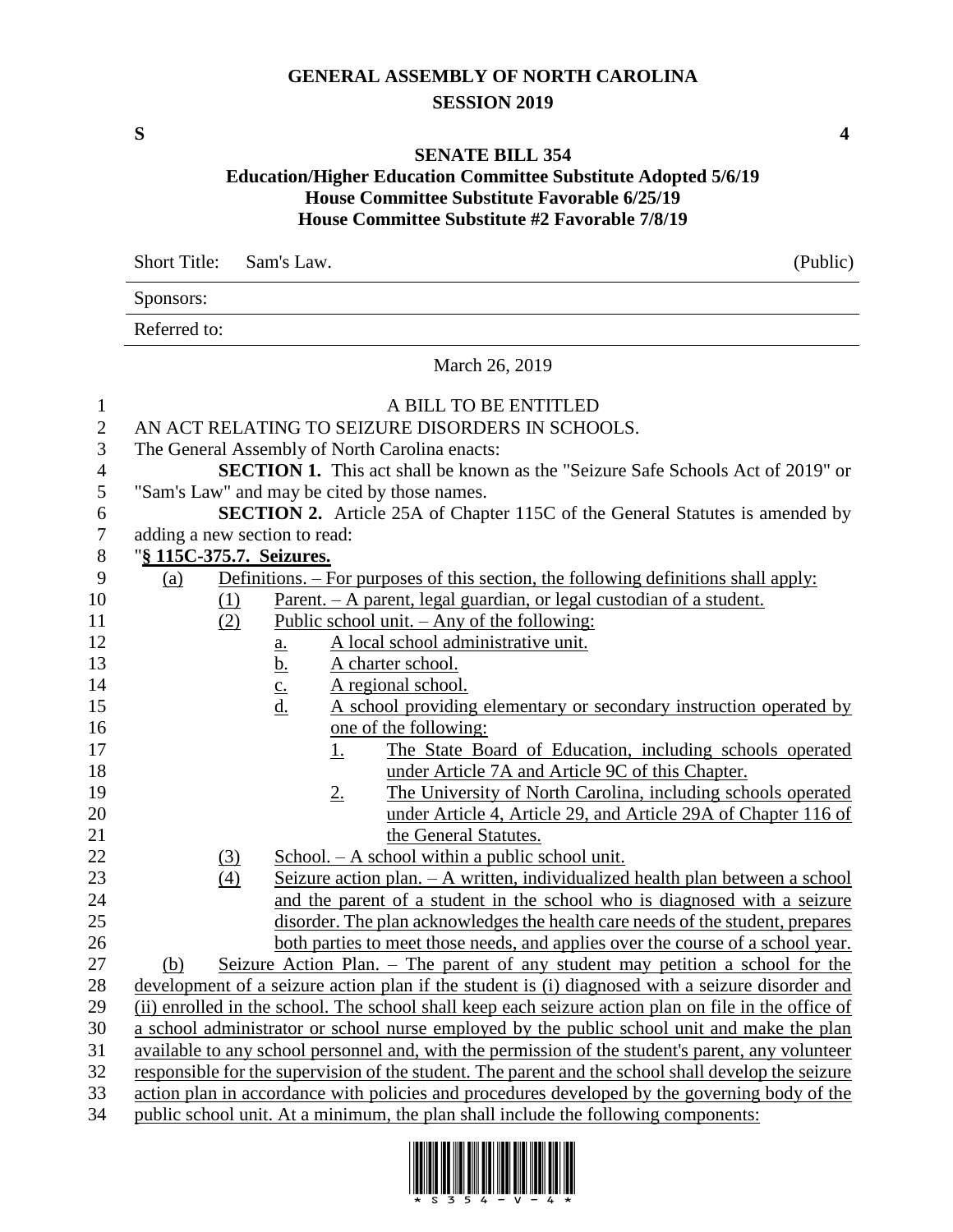| (1)<br>A written statement from the student's health care provider with all of the<br>following information:<br>3<br>The student's name.<br><u>a.</u><br>Any seizure medication prescribed to the student.<br><u>b.</u>    |  |  |
|----------------------------------------------------------------------------------------------------------------------------------------------------------------------------------------------------------------------------|--|--|
|                                                                                                                                                                                                                            |  |  |
|                                                                                                                                                                                                                            |  |  |
|                                                                                                                                                                                                                            |  |  |
|                                                                                                                                                                                                                            |  |  |
| The dosage and method of administering the seizure medication.<br>$\overline{c}$ .                                                                                                                                         |  |  |
| <u>d.</u><br>The frequency of administration of the seizure medication.                                                                                                                                                    |  |  |
| The symptoms necessitating administration of the seizure medication.<br>e.                                                                                                                                                 |  |  |
| written statement from the parent indicating whether trained school<br>(2)<br>A                                                                                                                                            |  |  |
| personnel or volunteers are permitted to administer the seizure medication to                                                                                                                                              |  |  |
| the student in the applicable school year. This permission shall be renewed in                                                                                                                                             |  |  |
| each subsequent school year the student attends the school.                                                                                                                                                                |  |  |
| (3)<br>If the written statement permits trained school personnel or volunteers to                                                                                                                                          |  |  |
| administer the seizure medication to the student, the written statement shall                                                                                                                                              |  |  |
| require that the parent will provide the school with at least one unopened                                                                                                                                                 |  |  |
| dosage of the medication with an intact pharmaceutical label.                                                                                                                                                              |  |  |
| A requirement that the school shall store the medication in a safe and secure<br>(4)                                                                                                                                       |  |  |
| location accessible only by school personnel or volunteers with training to                                                                                                                                                |  |  |
| administer seizure medication in accordance with subsection (c) of this                                                                                                                                                    |  |  |
| section.                                                                                                                                                                                                                   |  |  |
| <u>Employee Training and Administration of Seizure Medication. – Each school shall</u><br>(c)                                                                                                                              |  |  |
| ensure that at least one employee in the school is trained to administer or assist with the                                                                                                                                |  |  |
| self-administration of any seizure medication provided to the school pursuant to subsection (b)                                                                                                                            |  |  |
| of this section. The governing body of each public school unit shall adopt minimum training                                                                                                                                |  |  |
| requirements for these employees and for any volunteer that may supervise students with seizure                                                                                                                            |  |  |
| disorders if the volunteer elects to receive the training. A volunteer shall not administer or assist                                                                                                                      |  |  |
| with the self-administration of any seizure medication if the volunteer has not met the training                                                                                                                           |  |  |
| requirements adopted by the governing body of the public school unit. The training requirements                                                                                                                            |  |  |
| shall be consistent with training guidelines established by the Epilepsy Foundation of America,                                                                                                                            |  |  |
| Inc., or its successor.                                                                                                                                                                                                    |  |  |
| <u> Seizure Education Program. – The governing body of each public school unit shall</u><br>(d)                                                                                                                            |  |  |
| adopt a policy outlining the requirements of a seizure education program for all school personnel                                                                                                                          |  |  |
| having direct contact with students in grades kindergarten through 12. The seizure education                                                                                                                               |  |  |
| program shall be administered on an annual basis in each school and, at a minimum, meet the                                                                                                                                |  |  |
| following requirements:                                                                                                                                                                                                    |  |  |
| Provide instructions in administering seizure medications.<br>(1)                                                                                                                                                          |  |  |
| Educate on the signs and symptoms of seizures and the appropriate steps to be<br>(2)                                                                                                                                       |  |  |
| taken to respond to symptoms of a seizure.                                                                                                                                                                                 |  |  |
| Be consistent with guidelines established by the Epilepsy Foundation of<br>(3)                                                                                                                                             |  |  |
| America, Inc., or its successor.                                                                                                                                                                                           |  |  |
| Self-Study Requirement. – The governing body of each public school unit shall adopt<br>(e)                                                                                                                                 |  |  |
| a policy requiring all principals, guidance counselors, and teachers to complete at least one hour                                                                                                                         |  |  |
| of self-study review of seizure disorder materials each school year. The governing body of each                                                                                                                            |  |  |
| public school unit shall select the materials for study in accordance with current practices and                                                                                                                           |  |  |
| standards.<br>(f)                                                                                                                                                                                                          |  |  |
| Informational Poster. – The governing body of each public school unit shall ensure<br>that an informational display on seizure first aid is posted in at least one visible, high-traffic area                              |  |  |
|                                                                                                                                                                                                                            |  |  |
|                                                                                                                                                                                                                            |  |  |
|                                                                                                                                                                                                                            |  |  |
| <u>Limitation on Liability. <math>-</math> No governing body of any public school unit, nor its</u><br>(g)                                                                                                                 |  |  |
| in each school.<br>members, employees, designees, agents, or volunteers, shall be liable in civil damages to any<br>party for any act authorized by this section or for any omission relating to that act, unless that act |  |  |